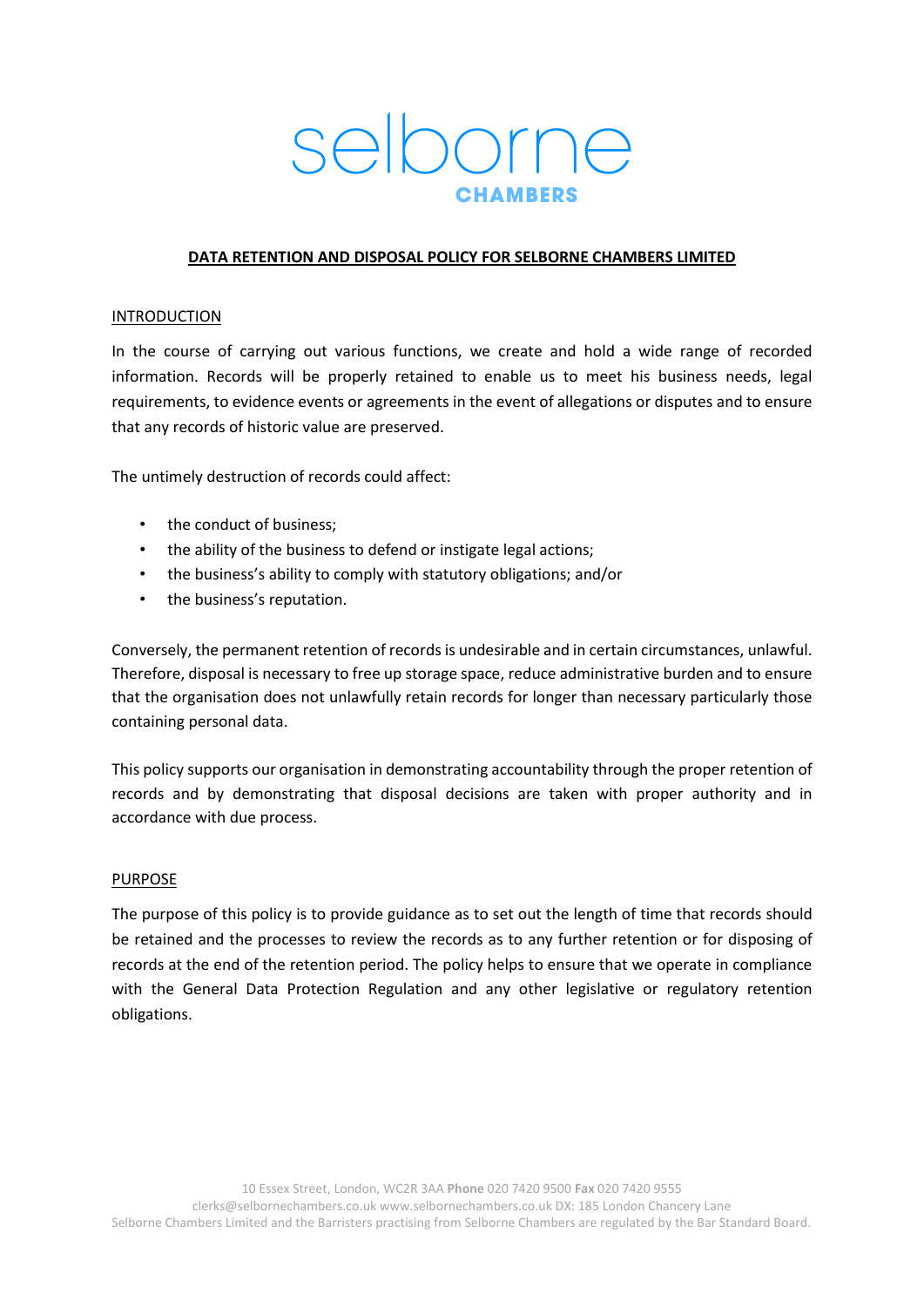# SCOPE

The policy covers records irrespective of the media on which they are created or held including:

- paper;
- electronic files (including database, Word documents, power point presentations, spreadsheets, webpages and e-mails); and
- photographs, scanned images, CD-ROMs and video tapes.

The policy covers all types of records that we create or hold which may include but are not limited to:

- employee date;
- customer data;
- minutes of meetings;
- data from external parties;
- contracts and invoices;
- registers;
- legal advice;
- file notes; and
- financial accounts

## APPICATION

The policy applies equally to all permanent and casual employees, agency staff and outsourced suppliers.

## MINIMUM RETENTION PERIOD

Unless a record has been marked for 'permanent preservation' it should only be retained for a limited period of time. A recommended minimum retention period is provided for each category of record in the Data Processed Register. The retention period applies to all records within that category.

The recommended minimum retention periods derive from either:

- business need;
- legislation;
- responding to complaints; and
- taking or defending legal action.

# **The current agreed data retention periods are set out in Appendix 1.**

## DISPOSAL

The Data Protection Officer is responsible for ensuring that data is periodically reviewed (at least annually) to determine whether any retention periods have expired. Once the retention period has expired, the data must be reviewed and a disposal action agreed upon.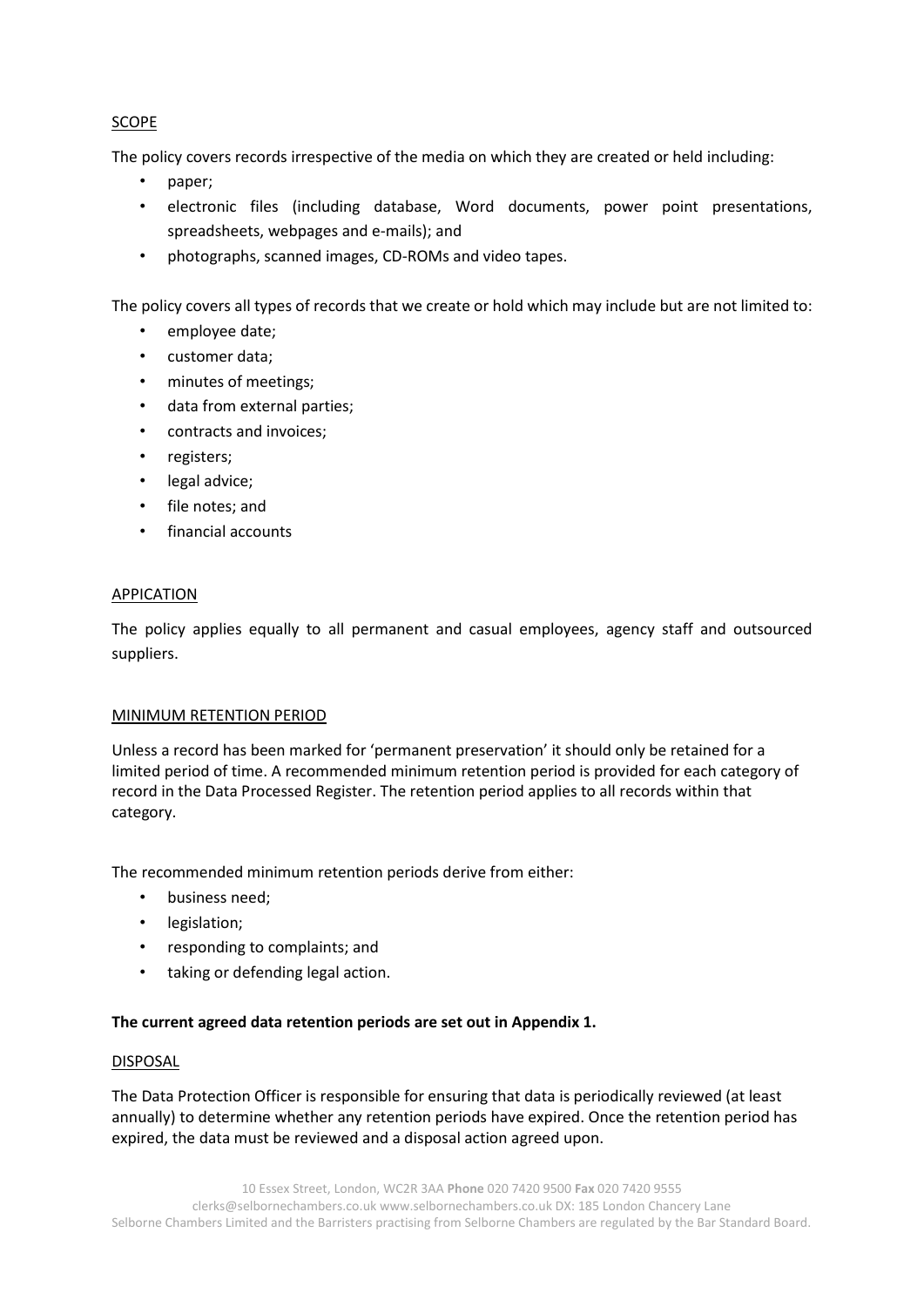A disposal action is:

- the destruction of data; or
- the retention of the data for a further period; or,
- alternative disposal of the data.

The disposal decision must be reached having regard to:

- on-going business and accountability needs (including audit);
- current applicable legislation;
- whether the data has any long-term historical or research value;
- best practice in the legal industry
- costs associated with continued storage versus costs of destruction;
- the legal, political and reputational risks associated with keeping, destroying or losing control over the record.

## **Decisions must not be made with the intent of denying access or destroying evidence.**

## DESTRUCTION

No destruction of data should take place without assurance that:

- the data is no longer required by any part of the business;
- no work is outstanding by any part of the business;
- no litigation or investigation is current or pending which affects the data; and
- there are no current or pending Freedom of Information or Data Protection access request which affect the data.

## DESTRUCTION OF PAPER RECORDS

Destruction should be carried out in a way that preserves the confidentiality of the data. Nonconfidential data can be placed in ordinary rubbish bins or recycling bins. Confidential data should be placed in confidential waste bins or shredded and placed in paper rubbish sacks for collection by an approved disposal firm. All copies including security copies, preservation copies and backup copies should be destroyed at the same time and in the same manner.

## DESTRUCTION OF ELECTRONIC RECORDS

All electronic data will need to be either physically destroyed or deleted.

## FURTHER RETENTION

The data may be retained for a further period if it has on-going business value or if there is specific legislation that requires it to be held for a further period.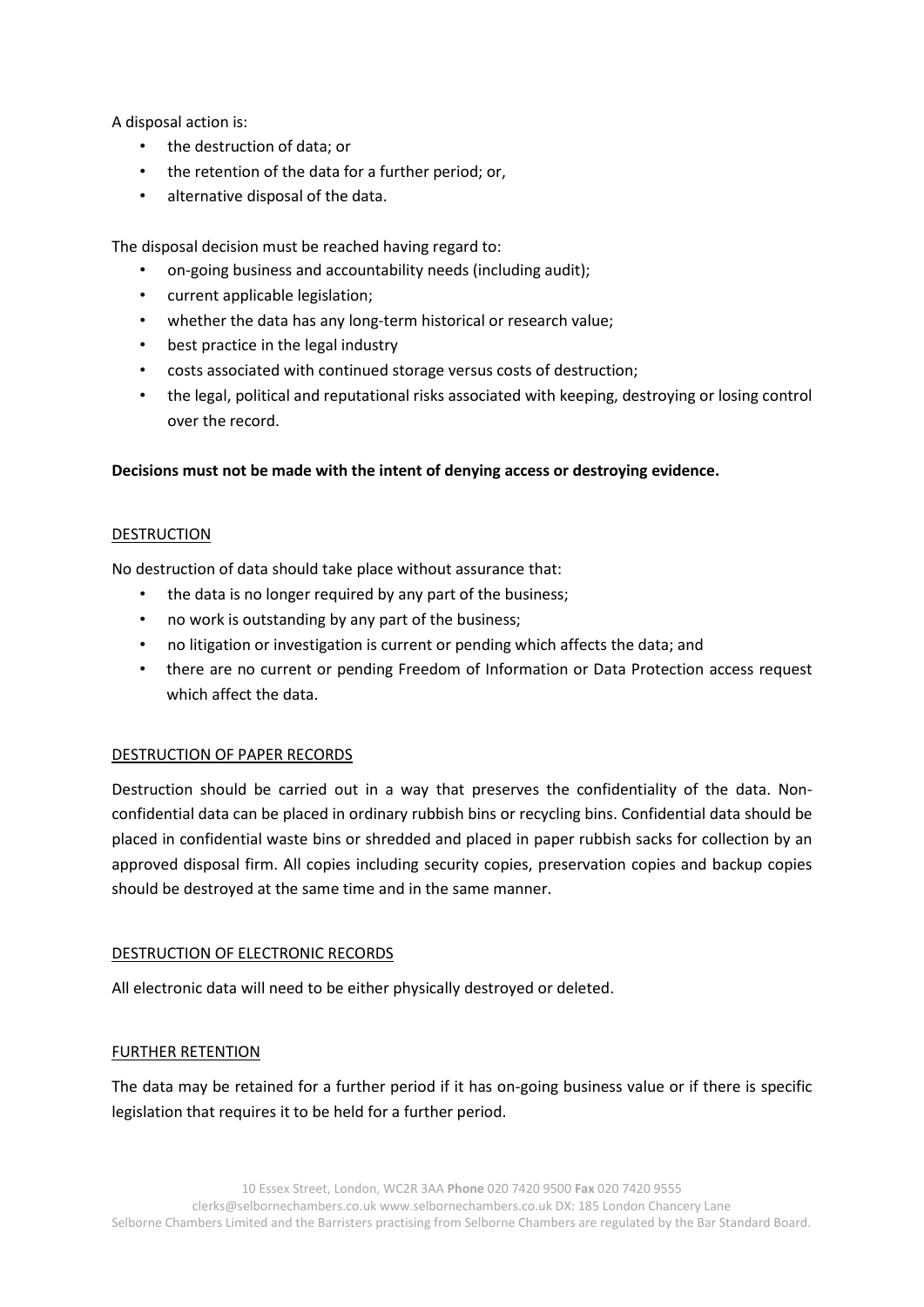## FURTHER INFORMATION

This document should be read in conjunction with the Data Protection Policy and Data security Policy.

| <b>Review Date</b>    | Reviewed |  |
|-----------------------|----------|--|
| June 2019<br>າ າ<br>ᅭ | IJC      |  |